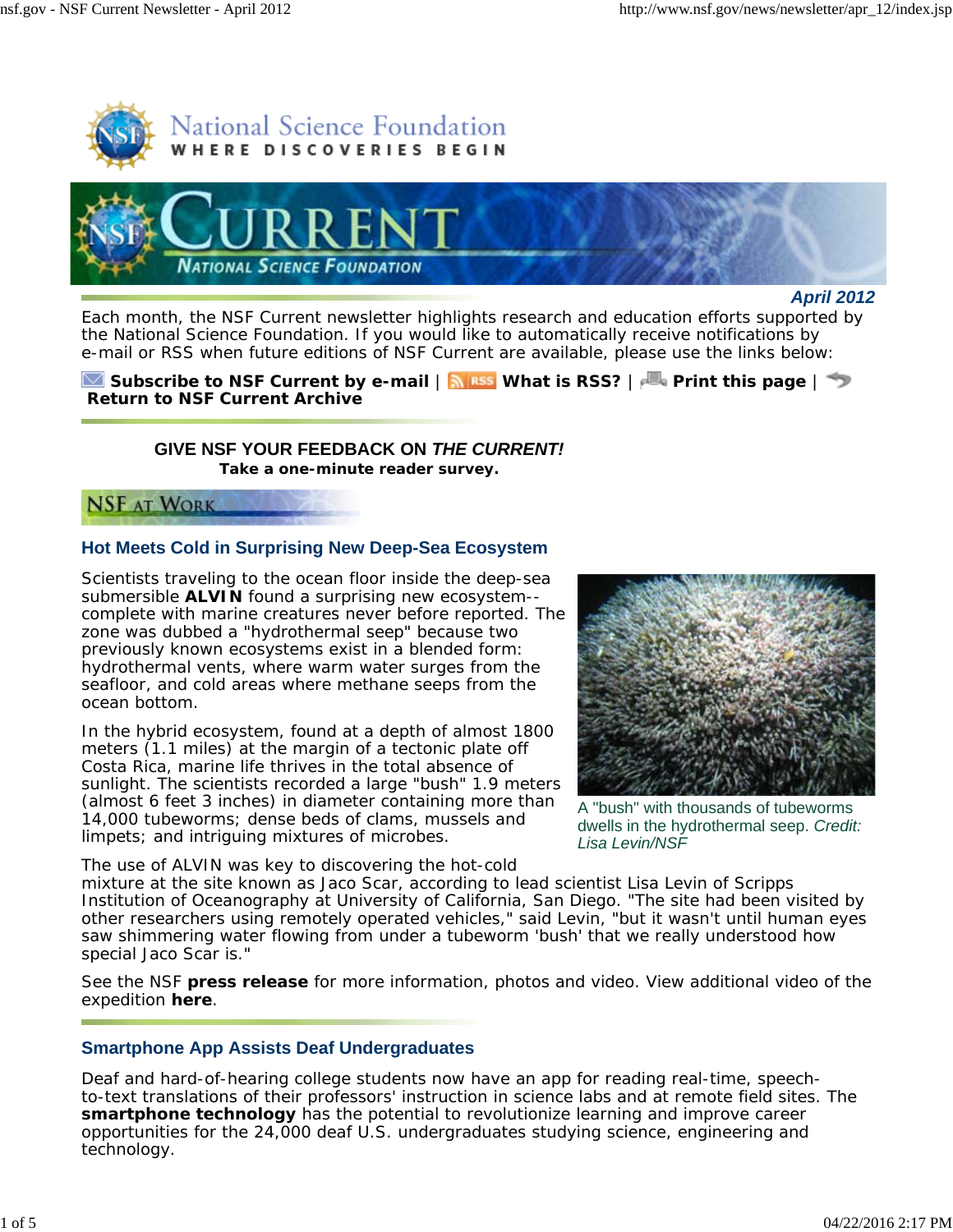

Deaf student reads speechto-text translation of the professor's instruction on a smartphone. *Credit: Mark Benjamin, RIT*

For decades, students have relied on costly sign language interpreters who struggle to learn complex science vocabularies. Due to advances in remote, real-time, speech-to-text translation, hearing professors and deaf students can now communicate more effectively--and less expensively--in both lab- and field-based settings. The smartphone app can be 25-50 percent less expensive than sign language interpretation, depending on location.

The breakthrough learning tool was created by a team from the Rochester Institute of Technology's National Technical Institute for the Deaf in New York with support from NSF. The app pairs **C-PRINT**®, a speech-to-text system developed by the Institute, with technology developed by Samsung, Verizon, Microsoft and Google. Find more information **here**.

### **Oldest Organism With Skeleton Found in Australia**

Fossils of the ancient organism *Coronacollina acula*, **recently discovered** in Australia, indicate it lived between 560 million and 550 million years ago, making it the oldest recorded animal with a skeleton. Shaped roughly like a thimble, it lived on the sea floor and had long, straight, needle-like appendages.

An NSF-supported team of paleontologists found hundreds of the fossilized casts. They believe the organism probably held itself up with the 20- to 40-centimeter-long "spicules" extending from its body. It may have ingested food in the same manner as a sponge--filtering water through its body--and was probably incapable of locomotion.



A reconstruction of what the organism looked like. *Credit: Daniel Garson for Droser lab, UC, Riverside*

The finding by University of California, Riverside, scientists throws into question the previous understanding that animals were soft-bodied until the Cambrian Period, 542-488 million years ago, when Earth experienced a rapid diversification of life-forms and the rise of mineralized organisms. The spicules of the pre-Cambrian *Coronacollina acula* must have been mineralized, explained lead geologist Mary Droser, because they were ruler-straight, and some spicules had broken.

Droser noted that the finding is tremendously exciting because it represents "the first appearance of one of the major novelties of animal evolution." The name translates as "little rimmed hill with needles."

Click **here** for the full story.

# DID YOU KNOW?

#### **NHL Hockey Depends on Laws of Physics**



Nashville Predators goaltender Pekka Rinne at a shoot for a "Science of NHL Hockey" video. *Credit: NBC Sports Group*

As you head to the rink (or the couch) for the upcoming playoffs, consider this: Whether hockey players are sprinting down the ice, smashing into the boards or stopping on a dime, all of their amazing moves are governed by fundamental laws of physics.

NSF-funded astrophysicist Robert Gehrz, University of Minnesota, and Jim Gates, theoretical physicist at the University of Maryland, explain in this **video** how Newton's Three Laws of Motion are at work during every movement of the players and puck. The video is part of a 10-part **Science of NHL Hockey** series produced jointly by NSF, NBC Learn, NBC Sports and the National Hockey League.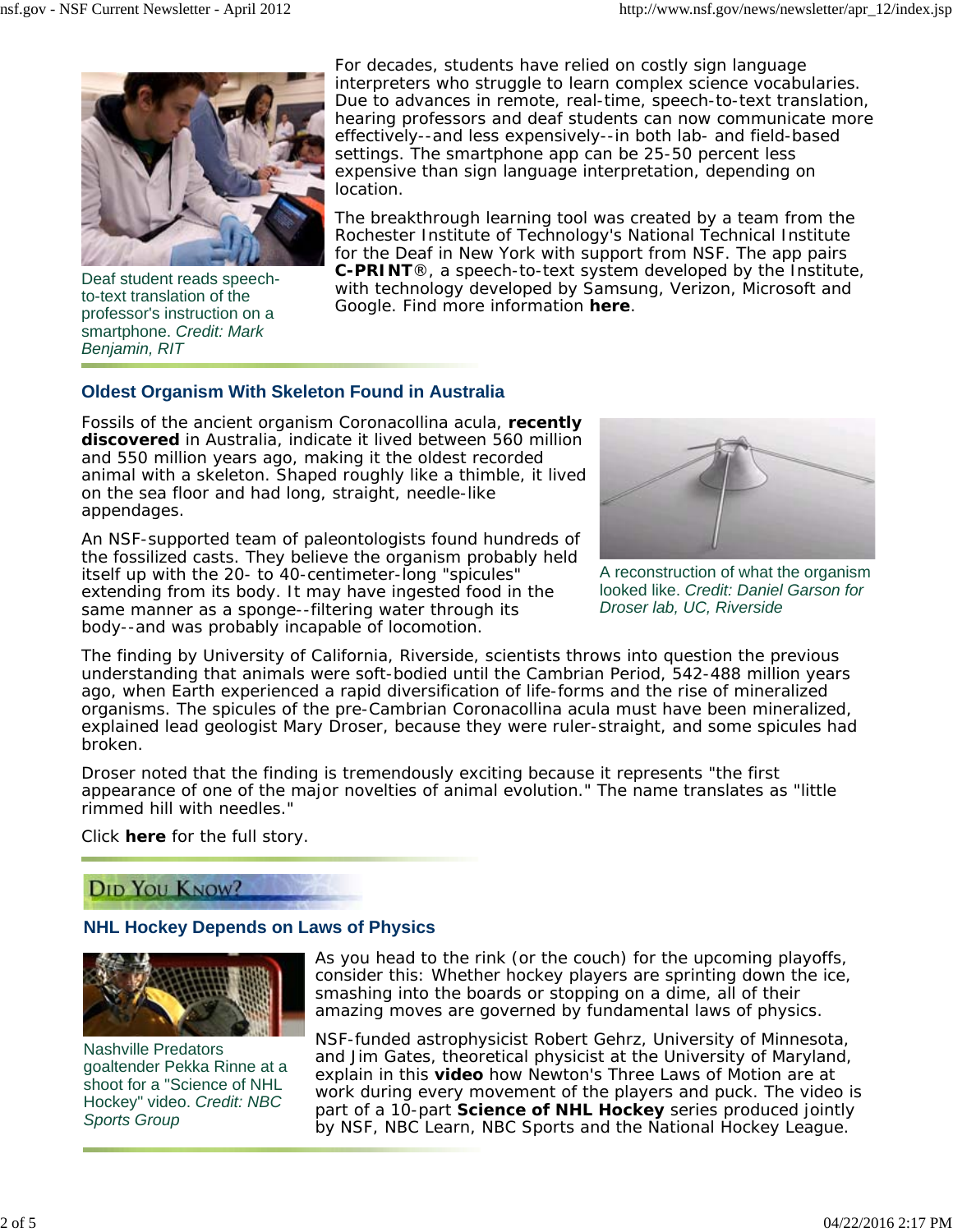### **Businesses Highly Value Protections Offered by Trademarks, Trade Secrets**

Businesses rate trademarks, trade secrets and copyrights as the most important forms of intellectual property (IP) protection, according to recently published survey results.

Much of a business' competitive advantage lies in the ability to protect and exploit exclusive rights over investments in IP--creative outcomes lacking physical substance but providing long-term benefits to the company. The **survey results** from NSF and the U.S. Census Bureau show that businesses use a variety of IP-protection strategies tailored to their industries and the intangible assets they want to protect.

More U.S. businesses reported that trademarks (15 percent), trade secrets (14 percent) and copyrights (12 percent) were important forms of IP protection. Fewer reported that design patents (6 percent), utility patents (5 percent) and mask works (copyright protection for semiconductor products; 3 percent) were important. More information is available in this **InfoBrief** from NSF's National Center for Science and Engineering Statistics.

# **FACES OF NSF RESEARCH**

### **Hill Briefing Highlights NSF Contributions to Innovation**



Research funded by NSF has resulted in innovations with a huge range of societal benefits--from advances in electronics to environmental cleanup to health monitoring. A **briefing** hosted by the Congressional Research & Development Caucus on March 29, 2012, highlighted several examples of fundamental research that led to marketable technologies. The event was co-sponsored by NSF and the non-profit Coalition for National Science Funding.

Rep. Lee said "science is the work of the 21st century." *Credit: NSF*

Members of Congress Daniel Lipinski (IL-3) and Sheila Jackson Lee (TX-18) joined NSF Director Subra Suresh in briefing more than 100 guests on the central role of fundamental science and engineering in developing products and processes with market potential. In turn, those innovations stimulate jobs and economic growth.

"For 60 years, NSF has played a central role in innovation by catalyzing the development of fundamental ideas in science," said Suresh. "NSF remains the nation's engine of innovation."

The Capitol Hill event featured:

- Richard Haber of the Ceramic, Composite, and Optical Materials Center at Rutgers University, an NSF **Industry/University Cooperative Research Center** that has developed military body armor and environmentally friendly concrete.
- Neil Kane, Illinois Partners, who mentors grantees in NSF's **Innovation Corps** program; researchers at the University of Illinois, Urbana-Champaign, are establishing a company to commercialize glucose-monitoring technology.
- **Stephen Spoonamore of Ohio-based ABSMaterials, Inc., which used NSF Small Business Innovation Research** (SBIR) grants to develop and produce Osorb®, a water-treatment technology.
- Charles Wessner, National Academy of Sciences, who emphasized the value of the SBIR program.



Rep. Lipinski reminded the audience that NSF programs help translate research into products, businesses and jobs. *Credit: NSF*

Three of the speakers also spoke at NSF the previous day; view a video **here**.

# **NSF IN THE NEWS**

**Early Spring Throwing Nature Out of Sync** (*Wall Street Journal*) While warmer weather might bring relief from cold, biting winds, an NSF-funded scientist says it could be too much of a good thing.

**New Frog Species in New York Was Croaking in Plain Sight** (*New York Times*) A Rutgers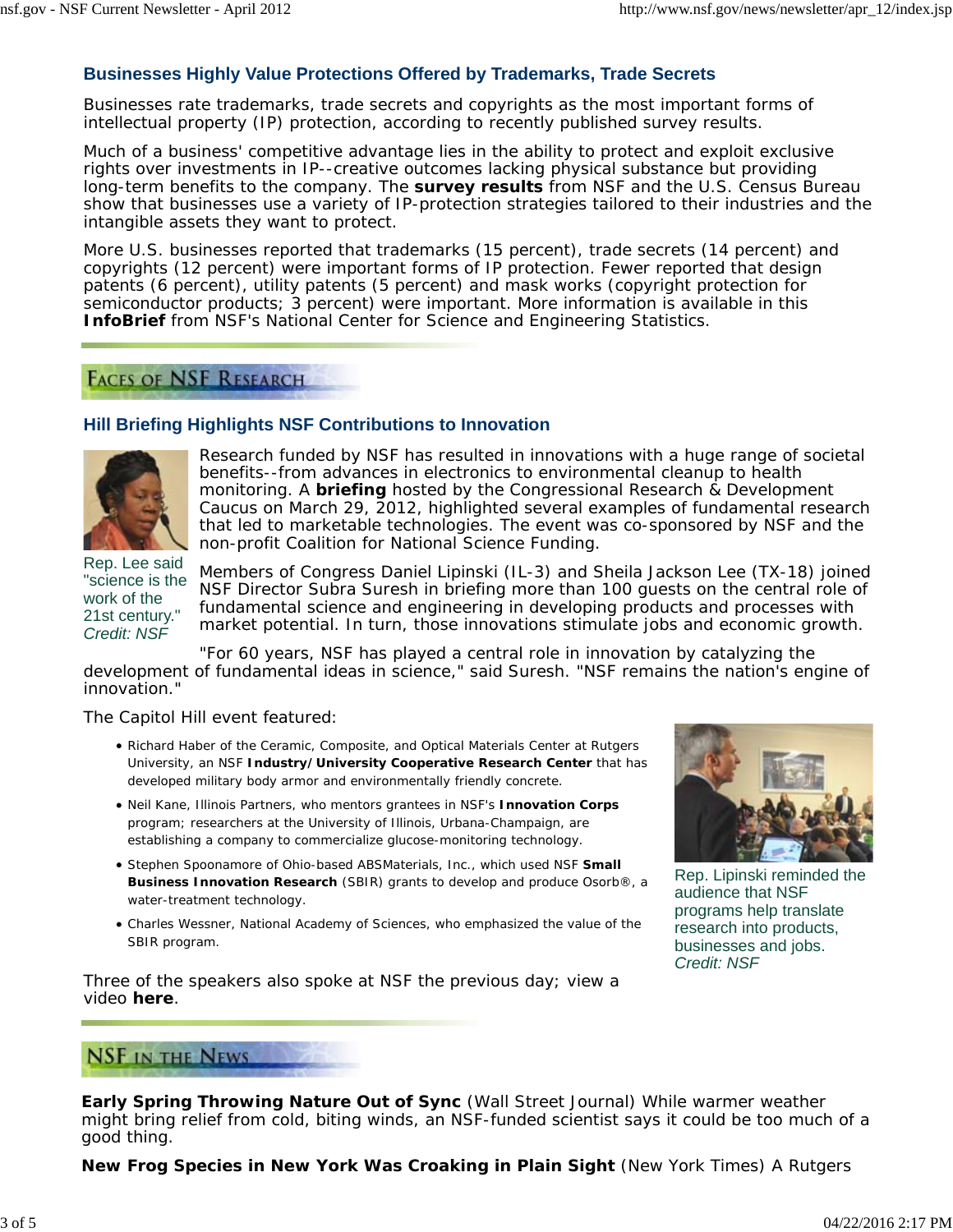ecologist and his colleagues determined an urban leopard frog was a new species, partly because of its unusual croak.

**Coral Damage Linked to Deepwater Horizon Spill** (*CNN*) A Penn State biologist, leading an NSF-funded expedition to gather data after the oil spill, reported damage to coral reefs deep beneath the surface.

**White House Launches Big Data R&D Push** (*PCWorld*) NSF is one of six government agencies that will spend more than \$200 million to analyze large volumes of digital data generated by research.

**NSF's Most Powerful Computing Resource Opens Doors** (*Scientific Computing*) Six research teams began using the Blue Waters petascale supercomputer center to study complex problems, from HIV to climate change.

# **THE RIPPLE EFFECT**

#### **Scientists Observe the Sun and Moon--From** *Inside* **the Earth**

Scientists have observed the **sun and moon** from deep below the ground, using an extraordinarily sensitive detector in the Soudan Underground Lab in northern Minnesota. They observed the "shadow" the bodies cast in the cosmic rays passing through a half-mile of rock above the detector.

Particle physicists have long hoped to be able to "observe" objects and activity in the skies by detecting particles that reach the earth, such as cosmic rays. Before scientists can hope to detect emissions from new astrophysical sources, however, they are testing their capabilities by observing more mundane objects in our solar system, such as the sun and moon--still a considerable challenge for a deep underground lab.

High-energy particles called cosmic rays are rattling around our galaxy all the time. Those that reach the earth cause sprays of secondary particles when colliding with the upper atmosphere. Particle detectors studying rare phenomena such as neutrinos (subatomic particles) are often placed deep underground, where the rock shields out the



The moon as seen from Kitt Peak in Arizona. *Credit: T.A. Rector, I.P. Dell 'Antonio/NOAO/AURA/NSF*

majority of the cosmic-ray-induced particles. However, a few of the most energetic particles penetrate anyway, and these are recorded by detectors at the NSF-supported **Main Injector Neutrino Oscillation Search** (MINOS) experiment at Soudan. The MINOS experiment is designed primarily to observe highly elusive neutrinos and determine whether they have mass.

By making a map of the directions from which cosmic rays came over many years, the scientists observed a deficit in the directions of the sun and moon as those bodies blocked cosmic rays from entering our solar system. The scientists report on the observations **here**.

### **Man-Made Noise Has Ripple Effect on Plants**



Human noise affects plants such as piñon pine, whose seed-dispersers avoid the clamor. *Credit: Clinton Francis*

A growing body of research shows that birds and other animals change their behavior in response to human noise, such as the din of traffic or the hum of machinery. But human clamor doesn't just affect animals.

Because many animals also pollinate plants or eat or disperse their seeds, human noise can have a ripple effect on plants, too. A team of scientists led by Clinton Francis of an NSF-funded research center in Durham, N.C., conducted experiments from 2007 to 2010 in the Rattlesnake Canyon Wildlife Area in New Mexico. The area is home to noisy compressors located at natural gas wells.

The researchers measured visits by pollinators, such as the blackchinned hummingbird, and scatterers of piñon pine seeds, such as mice and scrub jays. They found, surprisingly, that pollen transfer was more common at noisy sites--but that piñon pine populations could

suffer from fewer seeds dropped in those areas.

In cases where noise has ripple effects on long-lived plants like trees, the consequences could